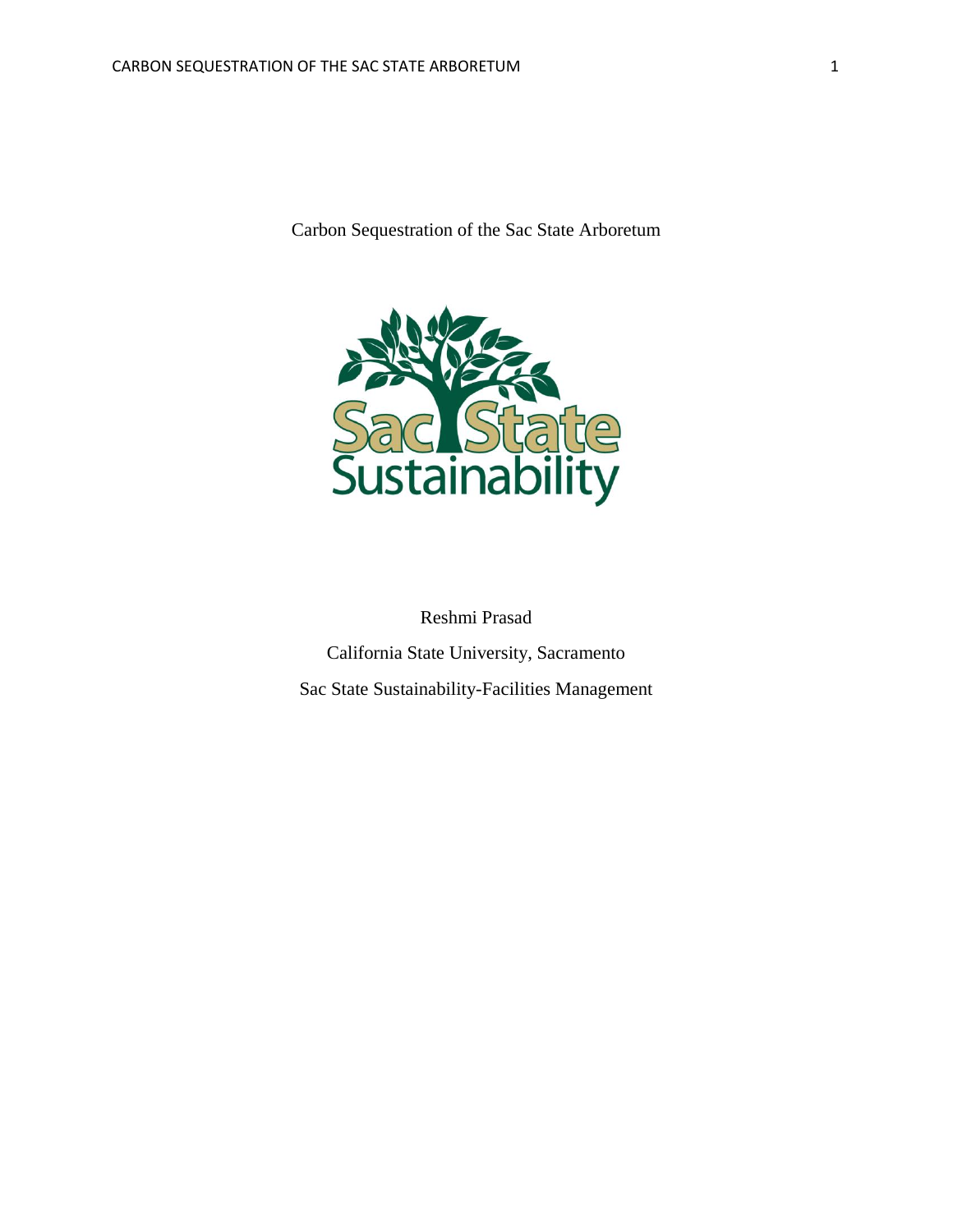### Introduction:

In a world increasingly affected by climate change, the bulk of responsibility for preventative and preservative actions is upon private and smaller organizations. California State University, Sacramento (CSUS), has partnered with Second Nature to complete the 2017 Carbon Commitment Report. Second Nature strives to advance sustainability through higher education institutions and in doing so, enables them to create and implement a sustainability plans within their communities. Institutions of higher education are one of the primary places sustainability advancements are made and changes ripple out to other organizations and private businesses. Therefore, it is no surprise that various colleges and institutions are taking their own initiatives to become more sustainable and environmentally conscious.

The Carbon Commitment Report is a 3 step process as listed on the CSUS website<sup>1</sup>:

- **STEP 1:** Within two months, create internal institutional structures to guide the development and implementation of the Plan - **Completed**
- **STEP 2:** Within one year, complete a greenhouse gas emissions inventory and identify near term opportunities for greenhouse gas reduction. Report these in the first annual evaluation of progress - **In Progress**
- **STEP 3:** Within two years, complete the Plan, which will include:
	- A target date for achieving carbon neutrality
	- Interim target dates for meeting milestones that will lead to carbon neutrality
	- Mechanisms and indicators for tracking progress
	- Actions to make carbon neutrality a part of the curriculum and other educational experiences for all students
	- Actions to expand research in carbon neutrality

Within the Carbon Commitment Report, there are 3 scopes which address the three sources of carbon emissions.

 $\overline{\phantom{a}}$ 

<sup>1</sup> CSUS REFERENCE CITATION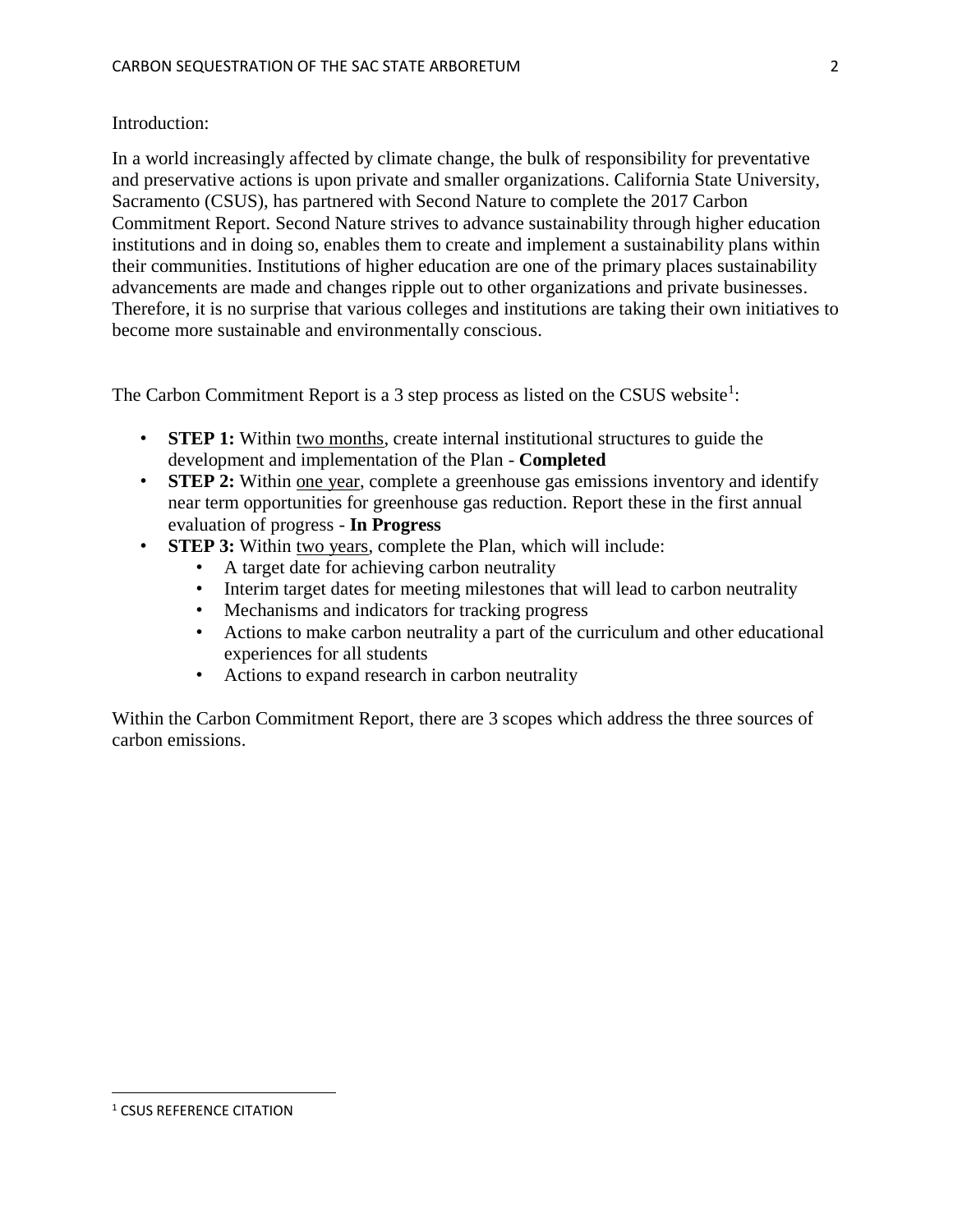

Scope 1 contains direct Greenhouse Gas (GHG) sources. These are greenhouse gas emission that are produced on the CSUS campus. Examples of direct GHG emissions are "on-campus power production, campus vehicle fleets, refrigerant leaks" ("Measuring Progress", 2017).

Scope 2 is characterized as indirect emissions. These are emissions that used by CSUS to run day to today operations but are sourced by another institution. They are most closely related to utilities purchased ("Measuring Progress", 2017).

Scope 3 are Induced Emissions which are all other GHG emissions that are not owned by CSUS but are crucial to campus operations. This category mainly includes GHG emissions of commuters, "non-fleet transportation, employee/student commuting, air travel paid for by your institution" ("Measuring Progress", 2017).

CO2 is widely recognized as the leading cause for global warming. A key struggle in determining viable methods to help mitigate GHG emissions such as CO2 is a global problem. However, current research has determined that various natural processes can help sequester carbon.

Carbon sequestration is a process in which carbon within the atmosphere is captured and stored for long periods of time (Montagnini and Nair, 2004). Storage of carbon naturally occurs in the ocean and biomass such as plants and agroforestry systems can be viable and effective carbon sinks (Montagnini and Nair 2004), as such, arboretums such as the CSUS Arboretum may be used for researching carbon sequestration.

The CSUS Arboretum is home to over a thousand species of plants that provide both aesthetic and social benefits. Its most crucial purpose is probably also the most understated. The various plants and bio life hosted in the Arboretum store *a great a deal of carbon.* The project discussed in this report was overseen by the Sustainability Department at CSUS, and aims to quantify this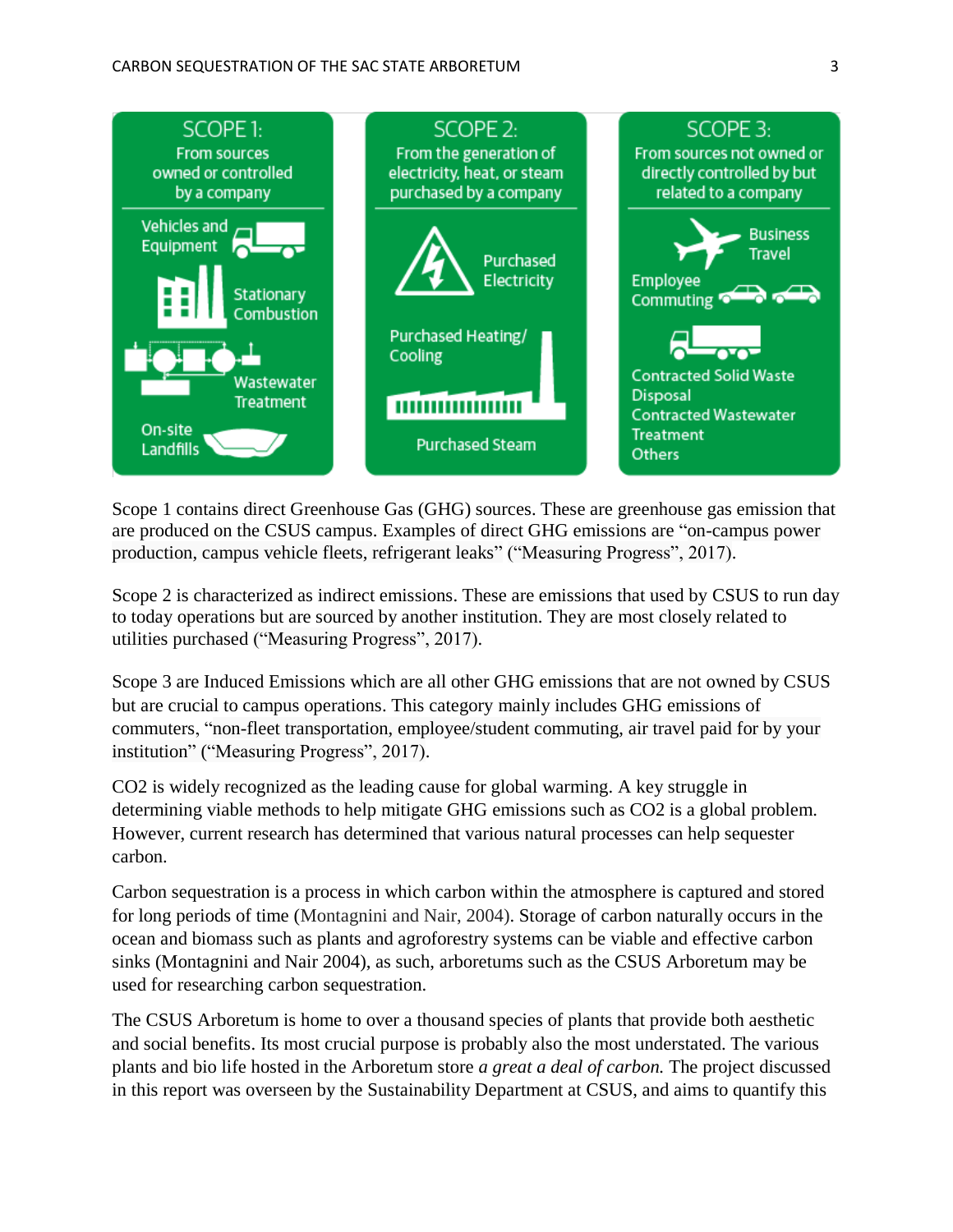amount. However, the purpose of this project is not only to measure the CO2 sequestered, but also help understand the ecosystem services it provides.

#### Background:

Measuring carbon sequestration in an extremely diverse environment such as the Arboretum, is a lofty goal for a small university project such as this one and this report is intended to be a catalyst for future research and reports on the topic. The tools used included the following: diameter at breast height (DBH) tape, Microsoft Excel, Arboretum Map, expert consultation from University professors, and the internet. Project staff also operated within the constraints of limited resources, budget, and time to calculate a rough estimate of the CO2 sequestered within the Arboretum.

#### Methods:

The sample size was based on the guidance of Catherine Ishikawa, an environmental studies professor at CSUS. Twenty percent of the trees were sampled in the Arboretum. However, choosing 20% as the sample size limited the use of quantitative statistical data because it fails to meet the 10% condition. The 10% condition states "in order to ensure that the assumption of independence is met (no two individuals are more related to one another than another two individuals)," meaning the sample size cannot be larger than 10% of the population (Source: Prof. Ishikawa).

The Arboretum has a highly diverse collection of trees, shrubs, flowers, and other plants, that vary in size, height, and most importantly, carbon sequestration rate. These variabilities meant that a large sample size would be needed for a reasonable margin of error, but due to the already small population size, using a representative sample without violating the 10% condition was impossible. Therefore, the 20% sample was decided to provide a rough estimation for carbon sequestration within the Arboretum.

The 2012 plant inventory for the Arboretum listed 1,398 different plants. Many of these plants are not native to California and come from a wide range of geographic locations. Only trees were measured for the purposes of this project.

Trees are unique in that they have the ability to store carbon within their trunks for a longer period of time. Their large size and spread allow for greater carbon sequestration potential than other plants. However, there is a very fine line between what constitutes as a tree versus what can be a shrub eventually growing into a small tree. This determination was made at the site of measurement rather than beforehand. If a shrub's trunk was larger than 3.5 inches in diameter and was larger than 4.5 feet in height, then the shrub would automatically be classified as a small tree and would be included in the data collected.

The 2012 Arboretum plant inventory list as well as a corresponding map was obtained from Dr. Michael Baad. This plant inventory listed the various plants within the Arboretum as well as their locations on the map. This plant inventory was then sorted and organized to only display trees or shrubs that could be characterized as small trees.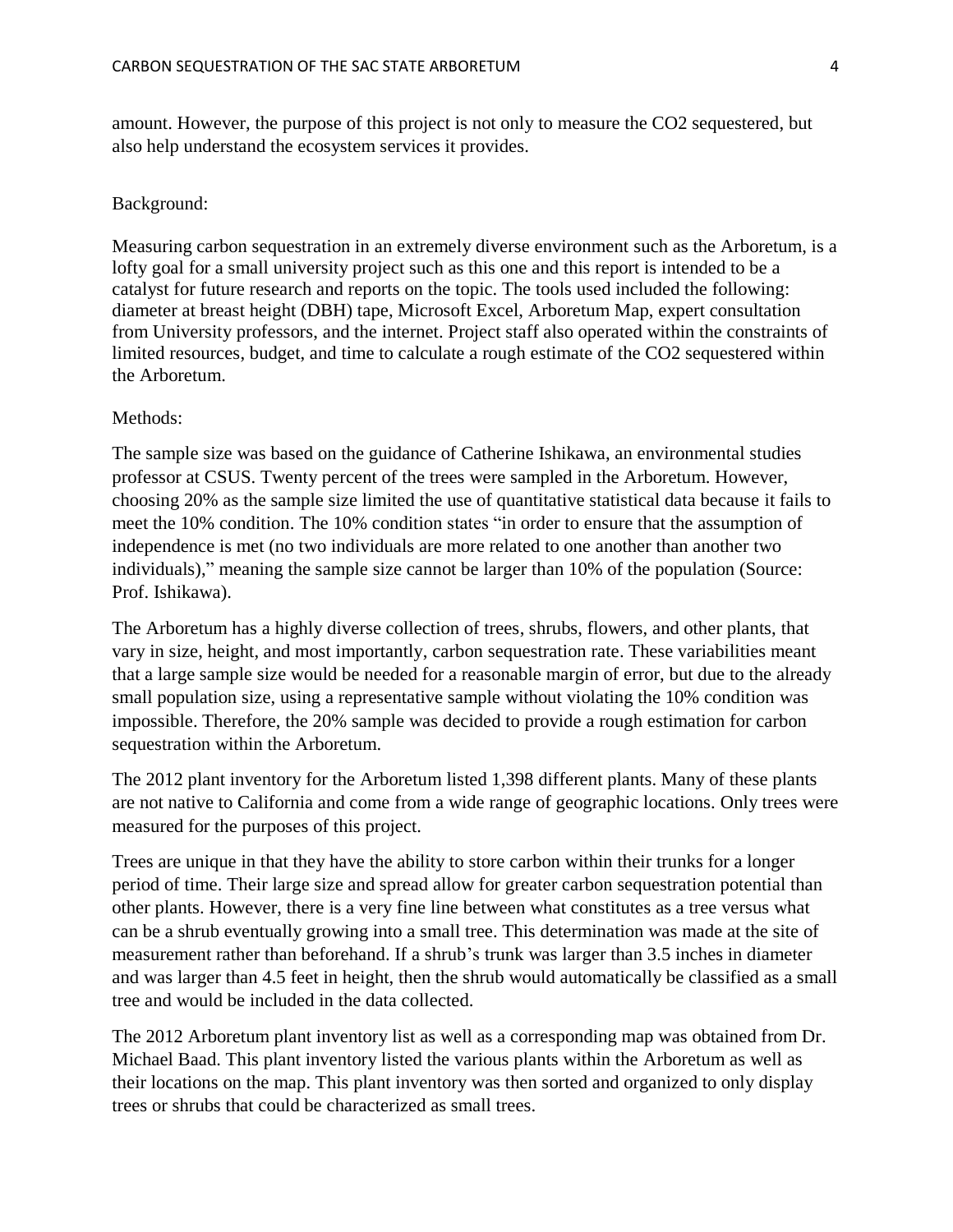The map already had a grid placed upon it, which corresponded to a given number and letter that allowed for the plant to be easily located in the given plots. It was then cross-referenced with the plant inventory list (see Figure 1). Each plot (a total of 107) was then manually numbered to provide a point of reference as well as allow the use of a random number generator.

The random number generator was used to pick plots that would then be used to measure the DBH of the trees. The random number generator was obtained online and gave a range of numbers to input. The number generator chose numbers between 1 to 107. The trees within the plots selected by the random number generator were then measured. This technique was based on similar research conducted at Colgate University<sup>2</sup>.

Using this technique allowed researchers to conduct field work directly, measuring each tree in the plot. Measurements were taken using a DBH measuring tape obtained from Forestry Suppliers website. This tape allowed us to convert the centimeters of a tree directly into diameters.

Our sample population was 1398 plants from which only 545 were either categorized as trees or shrubs that could also be small trees. Out of the 545 trees or shrubs, 109 were sampled.

Sampling took place between February 28, 2017 and March, 17, 2017.

 $\overline{\phantom{a}}$ 

Measuring DBH is a complex task in which the variable growth of trees is often a factor.

DBH is the standard used to measure trees. A website article from The City of Portland, Oregon on *How to Measure a Tree* was the primary guide used to determine the DBH. The trees were manually measured up 4.5 feet and from that point, the circumference of the tree was measured using the DBH specific tape measures. Most trees have a relatively normal growth pattern and therefore are easily measured (See figure 2). However for trees with unusual growth patterns such as multiple stems or trees that branched out, different measurement techniques were used. For instance, trees that grew with an angle were measured angularly, see figure 3 (How to Measure a Tree, 2015). For trees with branches that split, the measurement was taken below the split, see figure 4 (How to Measure a Tree, 2015).

<sup>&</sup>lt;sup>2</sup> Colgate University was one of the resources provided to us by Second Nature. There are some key differences to note between the research methods of Colgate university and California State University, Sacramento. Colgate University project was in a much grander scale than CSUS. The forested acreage for each Colgate parcel was 1,058.7 while the arboretum was only 3 acres (Bick, 2013). The plots sampled by Colgate University were 1/10 acres in size, while the size of the plots sampled for CSUS were 20ft by 20ft (Bick, 2013). The plots used from this project were based off of the grids that were already present on the Arboretum map as well as a random number generator. The plot locations for Colgate University "…were established using systematic spacing within individual management units. Preliminary plot location coordinates were entered into a hand-held GPS unit...When a plot center location was located, a blue plastic stake was placed in the ground as a permanent marker and the plot center coordinates were recorded with a GPS unit." (Bick, 2013). Similar to Colgate University, CSUS also measured shrubs and trees that were 3 inches in diameter at breast height (DBH).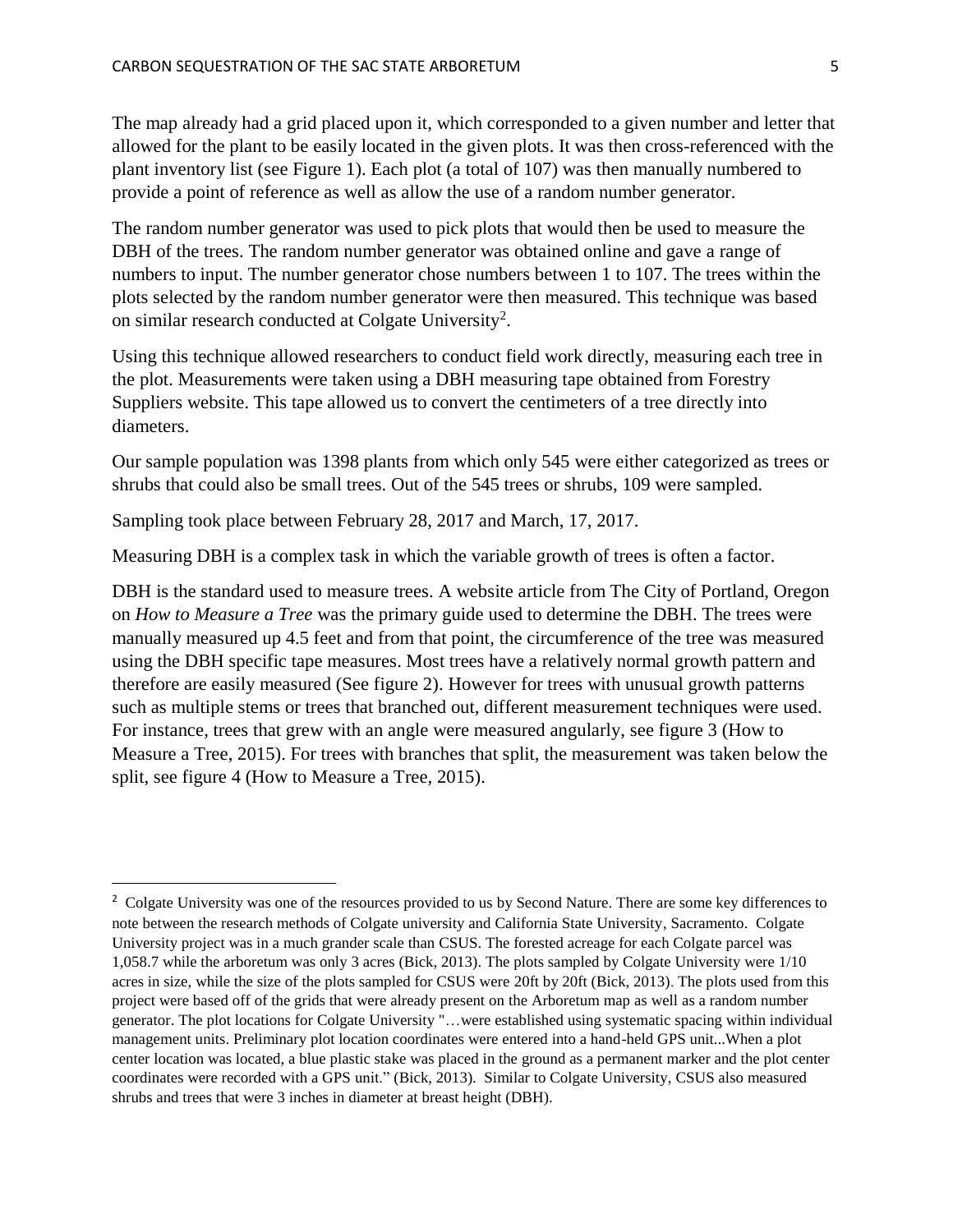

Figure 2: The measurement of most trees were taken at 4.5 ft above ground (How to Measure a Tree, 2015).

# Measuring Existing Trees with an Angle or on Slope



Figure 3: The DBH of trees on slopes or angles were measured at right angles (How to Measure a Tree, 2015).

# **Measuring Tree Size for Existing Trees**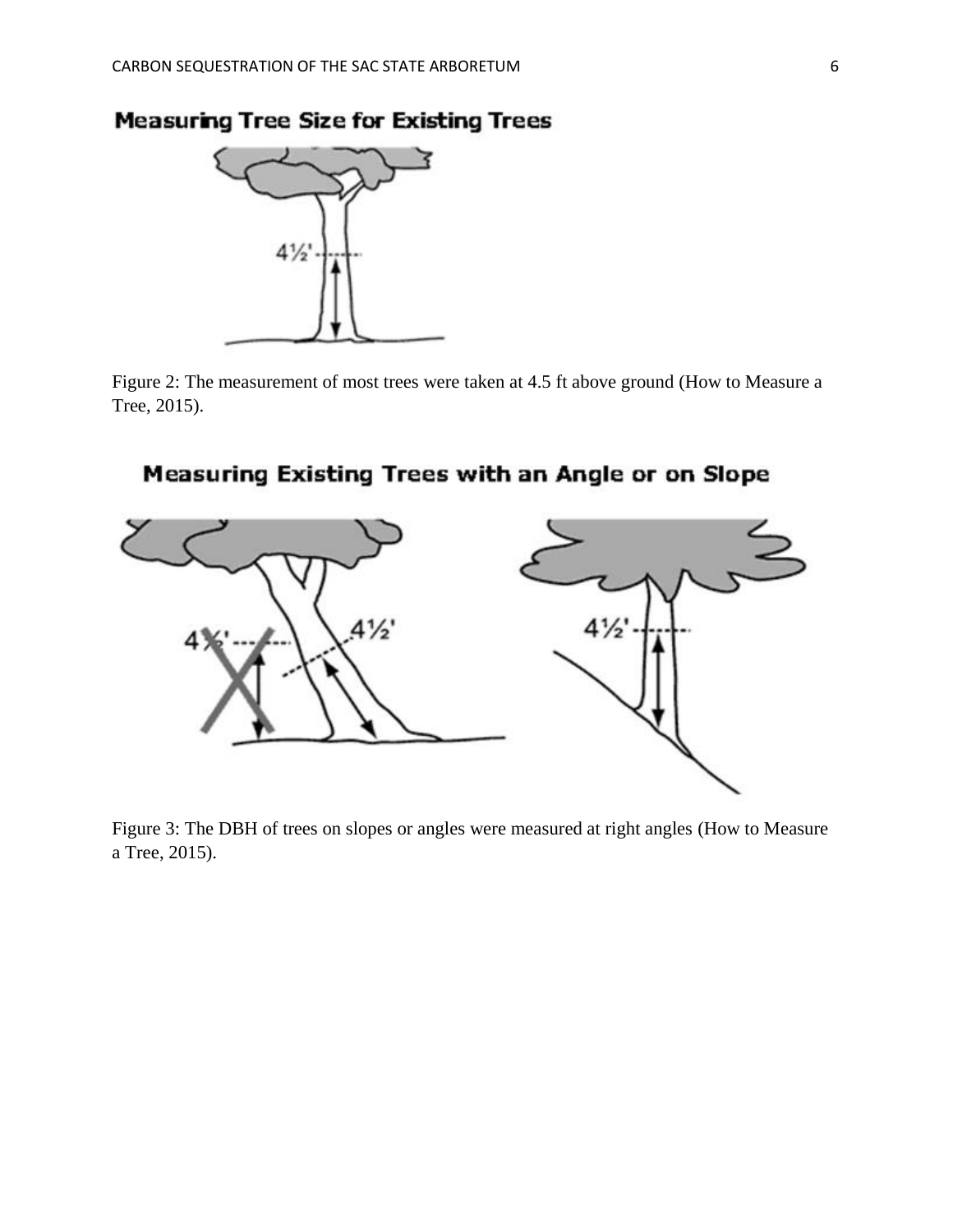

**Measuring Split Trunk Tree** 

Figure 4: Trees with trunks that split and branched out, were measured right below the split (How to Measure a Tree, 2015).

However, for multi-stemmed trees (see figure 5) where the growth of the stems began from the ground, each trunk was measured. Once all the trunks were measured, the largest trunk diameter was then added to one half the diameter of each additional trunk (How to Measure a Tree, 2015).



# **Measuring Multi-stemmed Trees**

Figure 5: All stems of multi-stemmed trees were measured at breast height (How to Measure a Tree, 2015).

Measurement data was inputted into a Microsoft Excel file, which listed the tree by species, its location, and the diameter (see Figure 1). To calculate the carbon sequestration of a given tree, the DBH was measured and used to calculate the dry weight of the tree. The dry weight was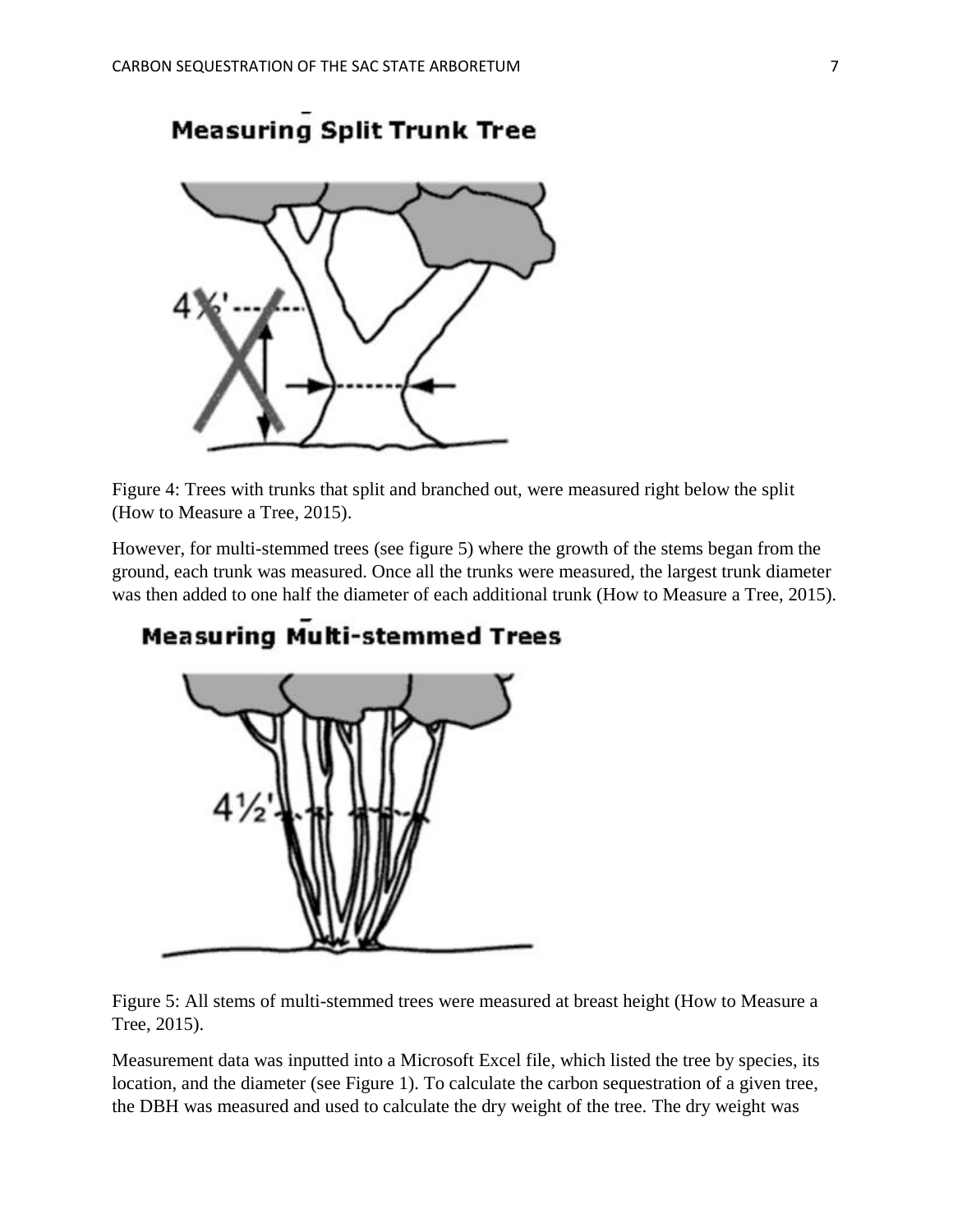converted into CO2 sequestered. The CO2 sequestration rate was calculated using a formula derived from a Biology Lab course from Furman University<sup>3</sup>. The formula, Log 10 M = -1.247 + 2.663 Log10 DBH, was used where  $M$  = the dry weight of the tree in kilograms (kg) and DBH= the diameter of the tree at breast height (4.5 feet or 1.4 meter). After calculating the measurement of the dry weight using this formula, the dry weight was then converted into CO2 sequestered by multiplying it by 1.65. The laboratory manual specified that 1 kg of dried weight =  $1.65$ kg of CO2.

| A                       | В    |         | D       |              |                      | G       |
|-------------------------|------|---------|---------|--------------|----------------------|---------|
| <b>Tree Name</b>        | Type | Plot    | DBH(cm) | <b>Trees</b> | Dry Weight Kg of Co2 |         |
| <b>Banksia Saxicola</b> | U    | Plot 40 | 8.077   |              | 1.2885168 2.126053   |         |
| Loropetalum Chinensis   | U    | Plot 40 | 10.668  |              | 1.4500629 2.392604   |         |
| <b>Rhus potaanili</b>   |      | Plot 40 | 3.23    |              | 0.2140726            | 0.35322 |
| Trisitinia Laurina à    |      | Plot 40 | 33.99   |              | 1.8486865 3.050333   |         |
| <b>Picea Omorika</b>    | U    | Plot 44 | 3.6     |              | 0.4214138 0.695333   |         |
| Podocarpus Salignus     |      | Plot 44 | 12.1    |              | 1.5113406 2.493712   |         |

Figure 1: Column A listed the plant species, column B determined whether the plant was a tree (T), a shrub or small tree (U). Column C lists the rough location of the trees and column D - the DBH in centimeters. Column E was to clarify how many of the same species of plants were within the plot as well as to help Microsoft Excel calculate the formula. The dry weight (column F) of the trees was calculated through Excel using the formula, Log  $10 M = -1.247 + 2.663$ Log10 DBH<sup>4</sup>. Column G yields the kg of CO2 by multiplying the dry weight of the tree by 1.65.

After recording the DBH value in one of the columns (for our purposes we had our data in column D2). Using the formula highlighted in

green  $[=(1.247+2.663*LOG10(D2))/LOG10(D2)]$  into a separate column designated for the dry weight. D2 is referring to the column with the DBH measurement that was recorded. For example, entry 1 for Banksia Saxicola, the DBH (8.077) was inputted into the formula for the dry weight. After getting the output (1.2885168), it was then multiplied by 1.65 to yield 2.126053 kg of CO2 sequestered.

Once the calculations for each tree measured was complete, the kg of CO2 were then summed up and multiplied by five. The sum of the samples was 20% of the sampled trees, and multiplying this sum by five allowed us to determine the approximate CO2 sequestered for the Arboretum. Twenty percent of the Arboretum sequestered 291.61 kg of CO2 resulting in a total of 1458.07 CO2 sequestered.

 $\overline{a}$ 

<sup>&</sup>lt;sup>3</sup> The formulas used in this project are mainly derived from a Bio 102 lab course from Furman University. Furman University a private liberal arts college that is located in Greenville, South Carolina. Calculations for the dry weight of trees as well as the kg of CO2 sequestered in the dry weight were determined based off of this laboratory.

<sup>4</sup> See Footnote 3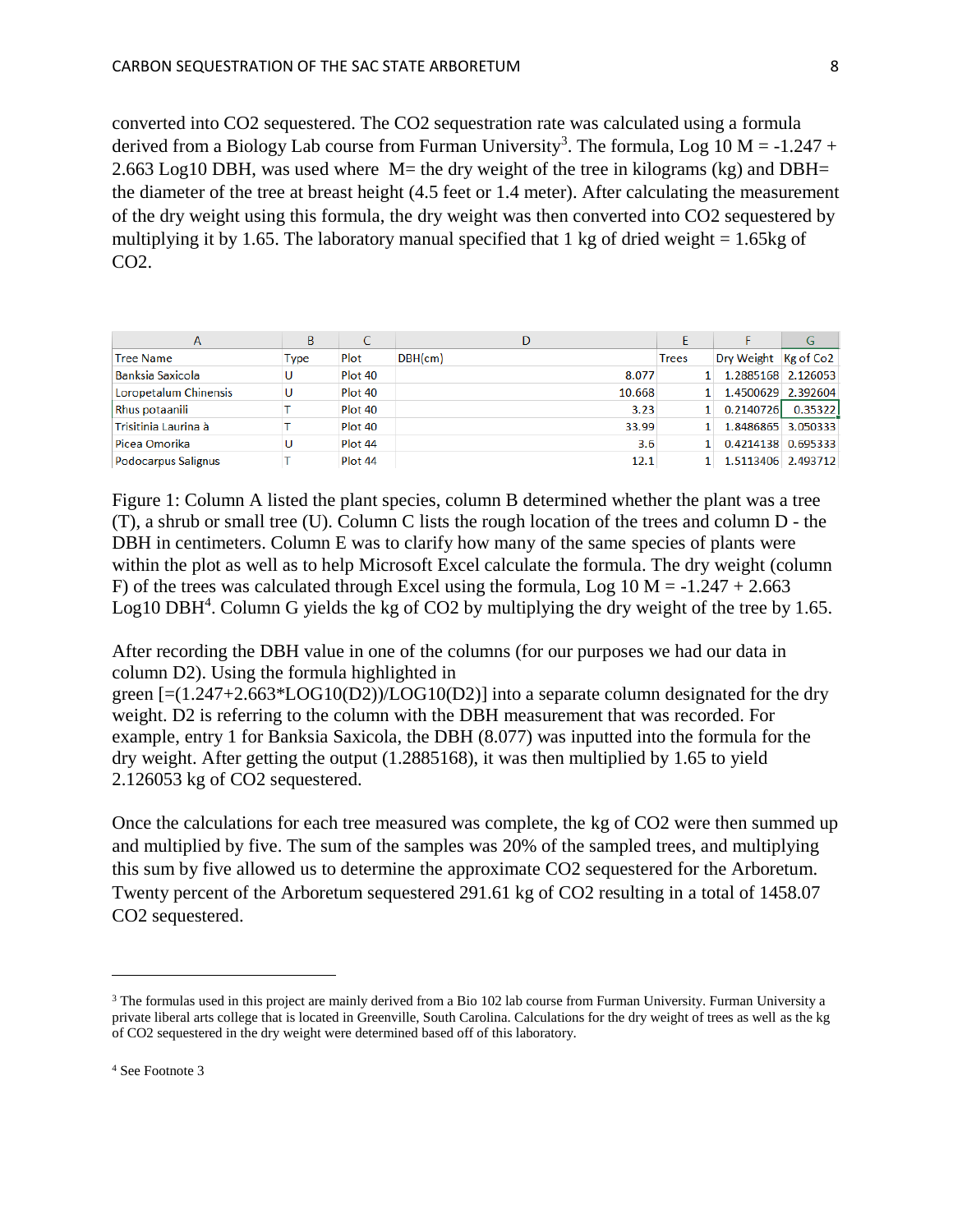Results:

Twenty percent of the Arboretum sequestered 291.61 kg of CO2 resulting in a total of 1458.07 CO2 sequestered.

### Discussion:

Urban forestry is the practice of using trees in urban areas to create aesthetic and social changes. Urban forests can be used to help global warming issues by reducing CO2 (Liu and Li, 2012). Adding small urban forests in local settings such as school campuses in the form of arboretums can help provide various ecosystem services. These ecosystem services "include air filtering, micro-climate regulation, noise reduction, rainwater drainage, sewage treatment, recreation and cultural values" (Bolund and Hunhammar, 1999 as cited in Martin, Chappelka, Loewenstein, & Keever, 2012).

After the conclusion of the project, the CO2 sequestered amounted to 1458.07 kg. Better resources and stratification methods might have yielded more accurate results. The largest challenge remained that the various plant species in the Arboretum meant that no one allometric equation would be able to determine the exact amount of CO2 sequestered. With sufficient resources, a detailed survey that includes soil types and climate patterns effecting carbon sequestration can also yield accurate results in greater depth.

The carbon sequestration of trees in the Arboretum accounted for only a small portion of the Carbon Commitment Report. However, it helped gain a better understanding of carbon offsets within the campus. It also aided efforts for CSUS to eventually become a carbon neutral campus. Projects such as these rely on commitment from both students and faculty to strengthen community ties. They allow opportunities for growth and development, allowing for a holistic process.